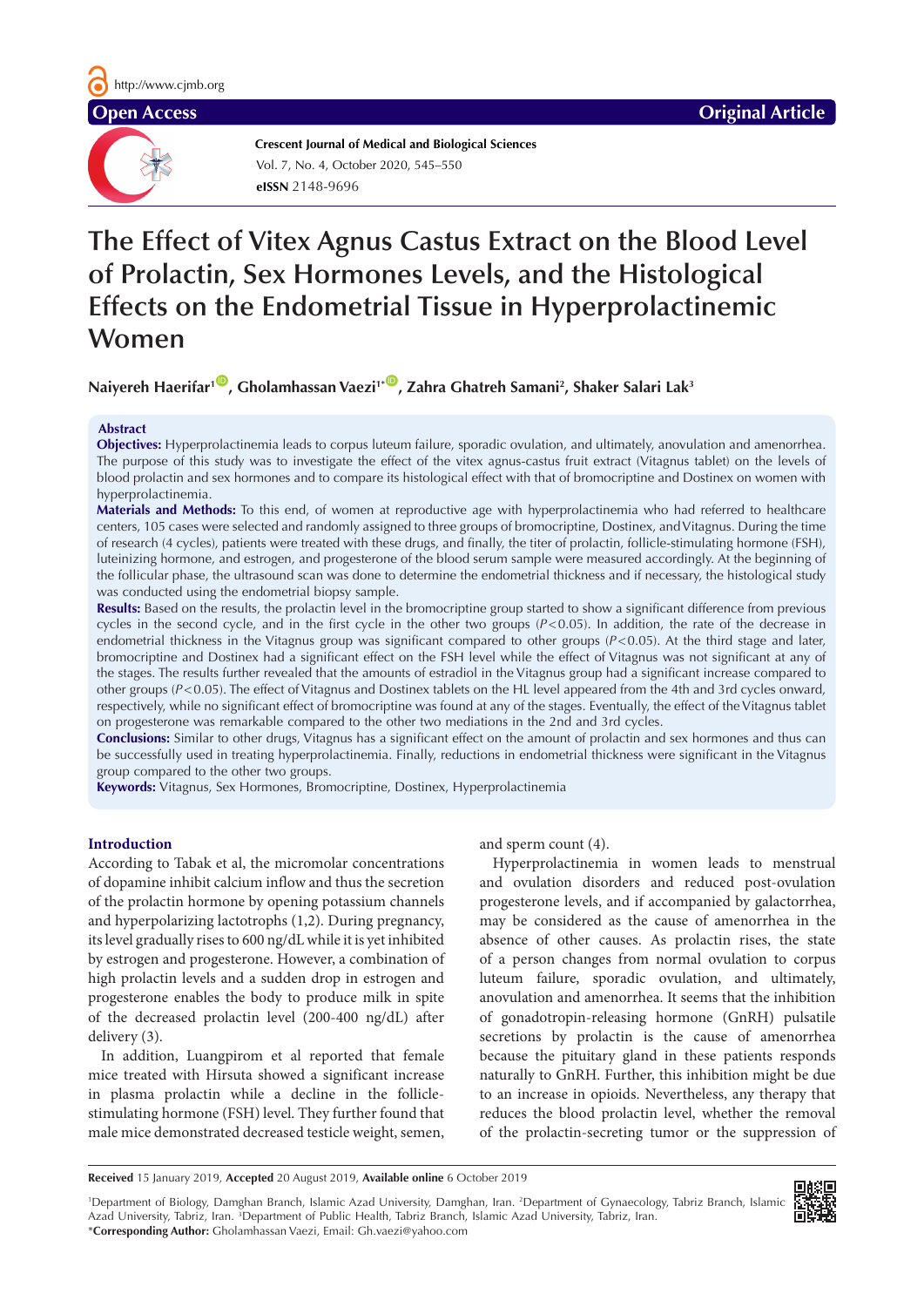prolactin secretions, will resume ovarian activity and menstrual function (5). GnRH is necessary for stimulating gonadotropin secretions (luteinizing hormone, LH, and FSH) and LH and FSH are not released if GnRh level is low and the production of the gamete and the synthesis of sex steroids will not be stimulated accordingly. Therefore, hyperprolactinemia is a case of infertility caused by hypogonadotropic hypogonadism (5).

In treating women with a combination of herbal extracts, Samuel et al reported a dosage-dependent reduction in the prolactin level while an increase in the levels of FSH, LH, and estrogen (6).

Considering the above-mentioned discussions, the present study aimed to evaluate the effect of vitex agnuscastus fruit extracts on the levels of sex hormones, and its histological effect on women with hyperprolactinemia in comparison with bromocriptine and Dostinex.

# **Materials and Methods**

In general, 105 women out of those women at reproductive age with hyperprolactinemia referring to healthcare centers were selected and randomly classified into three groups of treatment with bromocriptine, Dostinex, and Vitagnus after signing the written consent form. The inclusion criteria included having hyperprolactinemia (the prolactin level of >530 mIU/mL), being in the reproductive age (18-45 years), and signing the written consent form while the exclusion criteria were pregnancy and the presence of an intolerable side effect.

Furthermore, the duration of the treatment was four menstrual cycles at most, and dependent variables were measured periodically during this time. Moreover, the FSH, LH, estrogen, and progesterone of the blood serum sample were used to determine the titer of prolactin. To examine follicular growth and development, the ultrasound scan was performed and then the follicular thickness and titer of serum estradiol and LH were measured in days 11-13 of the cycle, and finally, blood progesterone was estimated in the middle of the luteal phase to confirm the ovulation. At the beginning of the follicular phase, the ultrasound scan was done to determine the endometrial thickness and histological study was conducted using the endometrial biopsy sample if necessary.

Although Vitagnus is prescribed in an almost side-effect free dosage, patients were given the necessary information and the consent form regarding using Vitagnus as a herbal drug with potential effects on lowering the titer of serum prolactin.

The chi-square test and one-way ANOVA were used for qualitative and quantitative outcomes, respectively, and a 0.05 significance level was the baseline for statistical judgment of the hypotheses.

## **Results**

Table 1 presents the mean age and weight of the participants divided by the groups.

In addition, the mean levels of prolactin are presented in Table 2.

Based on the statistical analysis, there was a statistically significant difference in the prolactin level in other groups at each stage in relation to the earlier stage except for the bromocriptine group. In other words, a significant difference from earlier stages was observed in the bromocriptine group, namely, two cycles were found after treatment initiation  $(P<0.05)$ .

Table 3 summarizes mean endometrial thickness in days 1-3 of the menstrual cycle in participants divided by the groups.

The results showed that endometrial thickness significantly decreased in the Vitagnus group compared to the other two groups  $(P<0.05)$ . Data on the mean FSH levels of the participants are provided in Table 4.

Based on the results, from stage three onward, bromocriptine and Dostinex tablets had a significant

| Table 1. The Mean Age and Weight of the Participants |  |
|------------------------------------------------------|--|
|------------------------------------------------------|--|

| <b>Type of Intervention</b> |     | Age                | Weight             |  |
|-----------------------------|-----|--------------------|--------------------|--|
|                             | N   | $Mean \pm SD$      | $Mean \pm SD$      |  |
| Bromocriptine               | 33  | $33.5 \pm 66.83$   | $67.7 \pm 3636.61$ |  |
| Dostinex                    | 35  | $32.4 \pm 7143.99$ | $65.6 \pm 5714.20$ |  |
| Vitagnus                    | 35  | $34.6 \pm 857.02$  | $67.9 + 2286.71$   |  |
| Total                       | 103 | $33.5 \pm 4854.60$ | $66.7 \pm 7087.94$ |  |

*Note*. SD: Standard deviation.

### **Table 2.** Prolactin Levels of the Participants (mIU/mL)

|                             | <b>One Week Before</b>      | <b>One Cycle After</b>      | <b>Two Cycles After</b>     | <b>Three Cycles After</b>   | <b>Four Cycles After</b>    |
|-----------------------------|-----------------------------|-----------------------------|-----------------------------|-----------------------------|-----------------------------|
| <b>Type of Intervention</b> | <b>Treatment Initiation</b> | <b>Treatment Initiation</b> | <b>Treatment Initiation</b> | <b>Treatment Initiation</b> | <b>Treatment Initiation</b> |
|                             | Mean $\pm$ SD               | Mean $\pm$ SD               | Mean $\pm$ SD               | Mean $\pm$ SD               | $Mean \pm SD$               |
| Boromocriptine              | $832.198 \pm 42.80$         | $772.195 \pm 42.83$         | $386.103 + 06.41$           | $362.101 + 48.95$           | $369.111 + 75.74$           |
| Dostinex                    | $881.90 + 14.77$            | $839.169 + 42.18$           | $360.136 + 85.30$           | $360.136 + 85.30$           | $352.118 + 91.35$           |
| Vitagnus                    | $858.100 \pm 67.86$         | $755.179 \pm 67.20$         | $436.95 + 20.65$            | $412.98 + 82.46$            | $398.102 \pm 84.25$         |

*Note*. SD: Standard deviation.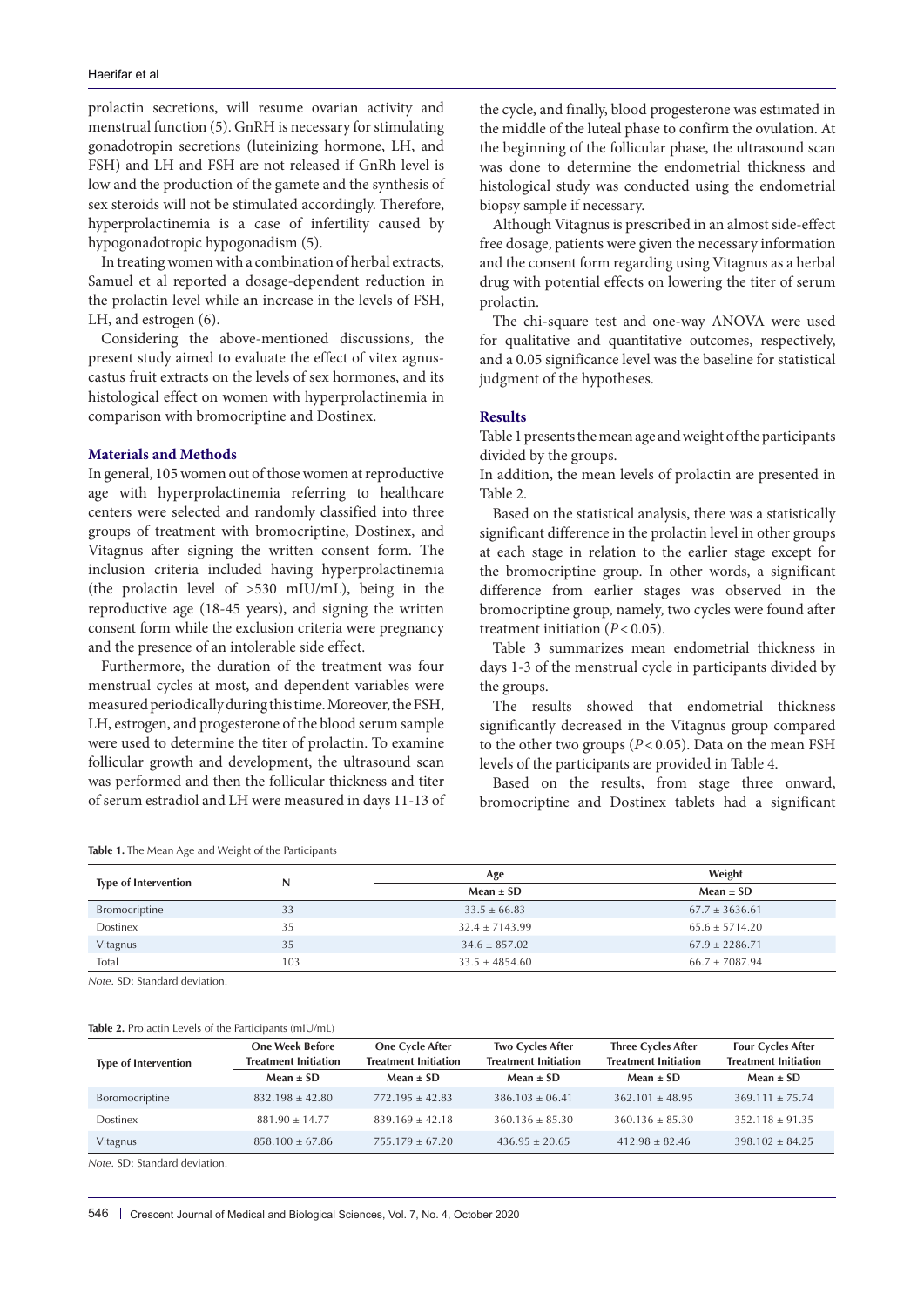effect on the FSH level, while the effect of Vitagnus was not significant at any of the stages. Table 5 lists the mean estradiol levels of the participants.

The results demonstrated that estradiol levels had a significant rise in the Vitagnus group in comparison to other groups (*P*<0.05). Table 6 presents the participants' mean LH levels.

Based on the obtained results, Vitagnus had a significant effect at stage 5 when compared to other stages  $(P=0.024)$ , indicating that Vitagnus and Dostinex effects are manifested after the 4th and 3rd cycles, respectively. On the other hand, bromocriptine represented no significant effect at any of the stages. The mean progesterone levels of the three groups are presented in Table 7.

The findings indicated that Vitagnus has a greater effect on the blood progesterone level at stage 3 (2<sup>nd</sup> cycle) onward. Therefore, its effect in the 2nd and 3rd cycles was extremely greater compared to the other two drugs.

The results further showed that 21 (63.6%) women who received bromocriptine tablets reported nausea while no case of nausea was found with Vitagnus and Dostinex. Additionally, 48.5% of bromocriptine users reported dizziness whereas none of the Dostinex and Vitagnus users complained of this complication. Weakness was also reported by 6.1% of bromocriptine users while none of the users of Dostinex and Vitagnus indicated drug-associated weakness.

# **Discussion**

Nearly all pituitary secretions are regulated by the hormonal or neural signals of the hypothalamus. More precisely, the secretion of different hormones (except for prolactin) decreases to extremely negligible amounts when the pituitary gland is surgically removed from its

|  |  | Table 3. Mean (SD) of Endometrial Thickness in Days 1-3 of the Menstrual Cycle Divided by the Type of Intervention and Measurement Stage (mm) |
|--|--|-----------------------------------------------------------------------------------------------------------------------------------------------|
|--|--|-----------------------------------------------------------------------------------------------------------------------------------------------|

|                             | <b>One Week Before</b> | One Cycle After             | <b>Two Cycles After</b>     | <b>Three Cycles After</b>   | <b>Four Cycles After</b>    |
|-----------------------------|------------------------|-----------------------------|-----------------------------|-----------------------------|-----------------------------|
| <b>Type of Intervention</b> | <b>Treatment</b>       | <b>Treatment Initiation</b> | <b>Treatment Initiation</b> | <b>Treatment Initiation</b> | <b>Treatment Initiation</b> |
|                             | $Mean \pm SD$          | $Mean \pm SD$               | $Mean \pm SD$               | $Mean \pm SD$               | $Mean \pm SD$               |
| Boromocriptine              | $5.3 \pm 10.13$        | $4.25 \pm 83.05$            | $3.2 + 92.27$               | $3.1 \pm 65.65$             | $4.1 \pm 45.67$             |
| Dostinex                    | $6.4 + 22.32$          | $6.3 + 54.62$               | $6.4 + 34.40$               | $4.1 + 77.92$               | $5.1 + 05.78$               |
| Vitagnus                    | $8.3 \pm 40.82$        | $8.3 \pm 2.36$              | $5.2 + 94.95$               | $4.1 + 82.29$               | $4.1 + 0.5.49$              |

*Note*. SD: Standard deviation.

|  | Table 4. Mean (SD) of Blood FSH Levels in Days 9-12 of the Menstrual Cycle Divided by the Type of Intervention and Measurement Stage (mIU/L) |
|--|----------------------------------------------------------------------------------------------------------------------------------------------|
|--|----------------------------------------------------------------------------------------------------------------------------------------------|

| <b>Type of Intervention</b> | <b>One Week Before</b><br><b>Treatment</b> | One Cycle After<br><b>Treatment Initiation</b> | <b>Two Cycles After</b><br><b>Treatment Initiation</b> | <b>Three Cycles After</b><br><b>Treatment Initiation</b> | <b>Four Cycles After</b><br><b>Treatment Initiation</b> |
|-----------------------------|--------------------------------------------|------------------------------------------------|--------------------------------------------------------|----------------------------------------------------------|---------------------------------------------------------|
|                             | $Mean \pm SD$                              | Mean $\pm$ SD                                  | $Mean \pm SD$                                          | $Mean \pm SD$                                            | $Mean \pm SD$                                           |
| Boromocriptine              | $10.1 + 27.48$                             | $10.1 + 27.20$                                 | $11.1 + 81.33$                                         | $11.1 + 63.43$                                           | $10.2 + 36.07$                                          |
| Dostinex                    | $9.3 + 85.40$                              | $9.3 + 85.40$                                  | $9.2 + 00.97$                                          | $8.2 + 71.75$                                            | $10.2 + 11.80$                                          |
| Vitagnus                    | $11.2 + 45.79$                             | $11.2 + 48.74$                                 | $10.1 + 85.73$                                         | $10.1 + 80.64$                                           | $10.2 + 57.44$                                          |

*Note*. SD: Standard deviation; FSH: Follicle-stimulating hormone.

#### **Table 5.** Mean (SD) of Serum Estradiol Levels in Days 9-12 of the Menstrual Cycle Divided by the Type of Intervention and Measurement Stage (pg/mL)

|                             | <b>One Week Before</b> | One Cycle After             | <b>Two Cycles After</b>     | <b>Three Cycles After</b>   | <b>Four Cycles After</b>    |
|-----------------------------|------------------------|-----------------------------|-----------------------------|-----------------------------|-----------------------------|
| <b>Type of Intervention</b> | <b>Treatment</b>       | <b>Treatment Initiation</b> | <b>Treatment Initiation</b> | <b>Treatment Initiation</b> | <b>Treatment Initiation</b> |
|                             | $Mean \pm SD$          | Mean $\pm$ SD               | Mean $\pm$ SD               | Mean $\pm$ SD               | Mean $\pm$ SD               |
| Boromocriptine              | $91.35 \pm 81.50$      | $91.35 \pm 66.50$           | $111.39 \pm 96.99$          | $108.40 + 78.48$            | $110.43 + 90.29$            |
| Dostinex                    | $80.25 + 00.43$        | $81.27 + 42.34$             | $102.47 + 85.18$            | $100.47 + 0.09$             | $105.43 + 71.67$            |
| Vitagnus                    | $70.28 + 28.84$        | $74.26 + 0.03$              | $127.33 + 14.30$            | $129.30 + 14.61$            | $136.30 + 57.60$            |

*Note*. SD: Standard deviation.

### **Table 6.** Mean (SD) of Blood LH Levels in Days 12-14 of the Menstrual Cycle Divided by the Type of Intervention and Measurement Stage (mIU/mL)

|                             | <b>One Week Before</b> | One Cycle After             | <b>Two Cycles After</b>     | <b>Three Cycles After</b>   | <b>Four Cycles After</b>    |
|-----------------------------|------------------------|-----------------------------|-----------------------------|-----------------------------|-----------------------------|
| <b>Type of Intervention</b> | <b>Treatment</b>       | <b>Treatment Initiation</b> | <b>Treatment Initiation</b> | <b>Treatment Initiation</b> | <b>Treatment Initiation</b> |
|                             | Mean $\pm$ SD          | Mean $\pm$ SD               | Mean $\pm$ SD               | Mean $\pm$ SD               | Mean $\pm$ SD               |
| Boromocriptine              | $12.3 \pm 66.51$       | $12.3 \pm 66.51$            | $13.2 + 18.61$              | $13.2 + 18.61$              | $12.2 \pm 69.88$            |
| Dostinex                    | $11.3 + 85.57$         | $11.3 + 85.57$              | $12.2 + 85.99$              | $13.2 + 14.78$              | $12.3 + 71.82$              |
| Vitagnus                    | $12.3 \pm 91.53$       | $12.3 + 97.50$              | $13.4 + 80.54$              | $13.4 + 85.74$              | $14.5 + 42.24$              |

*Note*. SD: Standard deviation.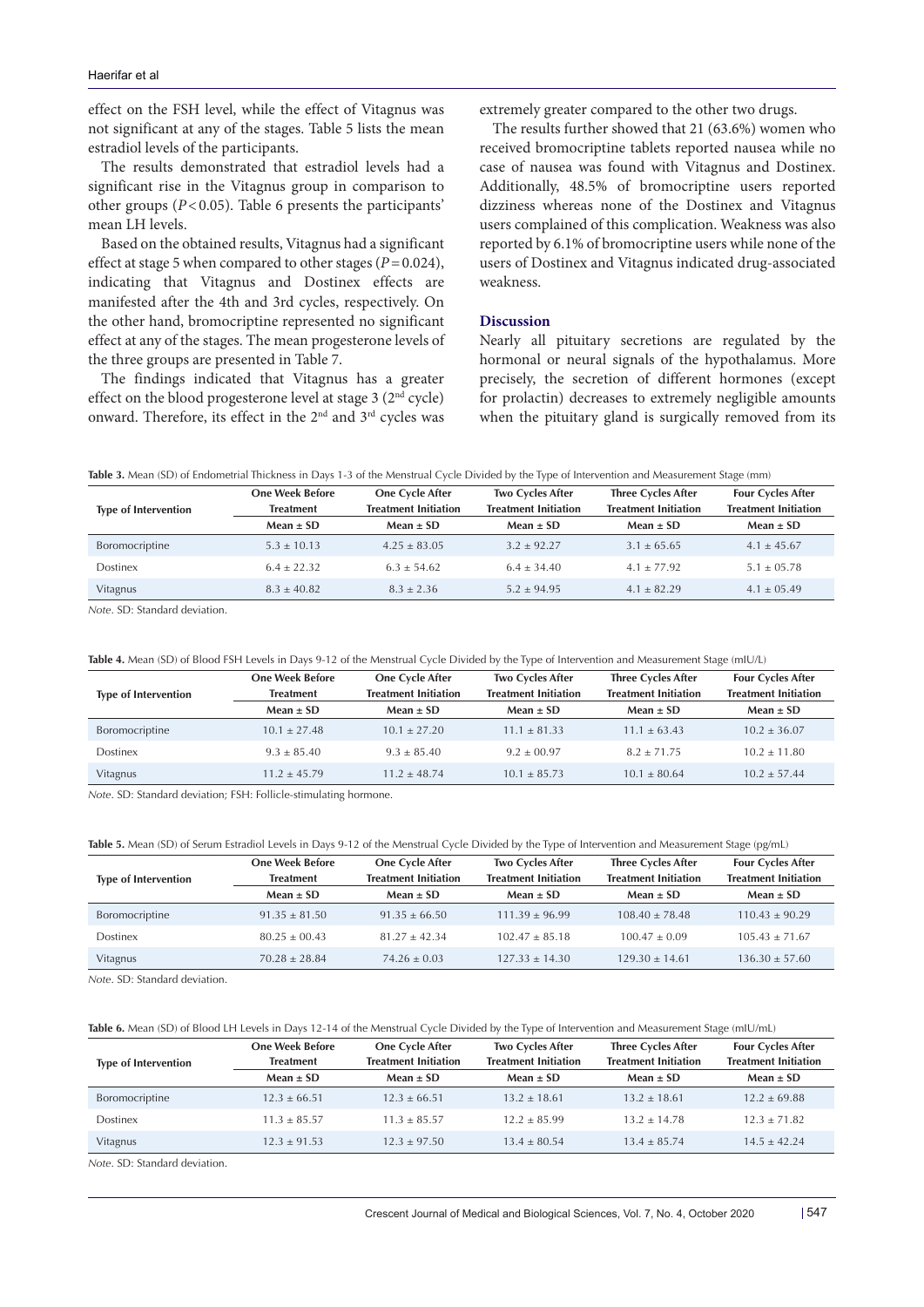|                             | <b>One Week Before</b> | One Cycle After             | <b>Two Cycles After</b>     | <b>Three Cycles After</b>   | <b>Four Cycles After</b>    |
|-----------------------------|------------------------|-----------------------------|-----------------------------|-----------------------------|-----------------------------|
| <b>Type of Intervention</b> | <b>Treatment</b>       | <b>Treatment Initiation</b> | <b>Treatment Initiation</b> | <b>Treatment Initiation</b> | <b>Treatment Initiation</b> |
|                             | Mean $\pm$ SD          | Mean $\pm$ SD               | Mean $\pm$ SD               | Mean $\pm$ SD               | $Mean \pm SD$               |
| Boromocriptine              | $3.3 \pm 44.92$        | $5.4 \pm 63.93$             | $5.5 \pm 47.04$             | $6.4 \pm 2.95$              | $3.3 \pm 44.92$             |
| <b>Dostinex</b>             | $4.4 \pm 26.96$        | $6.5 \pm 19.41$             | $6.5 \pm 30.32$             | $7.4 \pm 14.83$             | $4.4 \pm 26.96$             |
| Vitagnus                    | $2.2 \pm 87.42$        | $8.4 \pm 18.40$             | $8.4 \pm 94.62$             | $10.4 + 14.49$              | $2.2 \pm 87.42$             |

**Table 7.** Mean (SD) of Blood Progesterone Levels in the Middle of the Luteal Phase Divided by the Type of Intervention and Measurement Stage (ng/mL)

*Note*. SD: Standard deviation.

natural position under the hypothalamus and implanted in another part of the body. Regarding anterior pituitary hormones, the releasing hormone is important while the inhibiting hormone is likely to have extensive control over prolactin. In addition, prolactin secretion from the anterior pituitary gland is completely or almost completely controlled by this inhibitory factor which is produced in the hypothalamus and transferred to the pituitary gland through the pituitary-hypothalamic system. Further, prolactin inhibiting hormone, which is catecholamine dopamine and produced by the arcuate nuclei of the hypothalamus, can 10 times reduce prolactin secretions (3). As mentioned earlier, the purpose of this study was to assess the effect of the vitex agnus-castus fruit extract on the blood prolactin level and compare its hormonal, metabolic, and histological effects with those of bromocriptine and Dostinex on women with hyperprolactinemia.

The results of the present study on the prolactin level showed that there was a slight difference among the interventions in reducing the prolactin. In other words, the effects of interventional methods are comparable. It was found that Vitagnus was far effective than the other drugs in reducing the prolactin level one cycle after starting the treatment although it was not noticeably different from Dostinex and bromocriptine.

Based on the results, Vitagnus reduced the endometrial thickness more effectively in days 1-3 of the menstrual cycle compared to the other two drugs. The analyses further suggested that Vitagnus was more effective in increasing estradiol levels.

On the other hand, the serum levels of FSH showed no statistically significant reduction in the Vitagnus group. In other words, Vitagnus did not have a significant effect on changing the serum FSH.

The results revealed no significant differences among the three therapeutic methods in influencing serum LH levels. However, the serum LH level in the Vitagnus group at stage 5 had a statistically significant difference from the other stages with a 0.14 effect size, indicating that the effect of Vitagnus is manifested after four cycles. On the other hand, Dostinex shows its effect in the 3<sup>rd</sup> cycle. Conversely, no significant effect was found for bromocriptine at any of the stages.

Based on the obtained results, the effect of Vitagnus on blood progesterone levels in the 2nd and 3rd cycles was extremely higher in comparison to the other two drugs.

During the time of the research, 21 (63.6%) women receiving bromocriptine reported nausea while no case of nausea was reported with Vitagnus and Dostinex users. Furthermore, 48.5% of bromocriptine users reported dizziness whereas none of Dostinex and Vitagnus users mentioned this complication. Weakness was reported by 6.1% of bromocriptine users as well. Contrarily, none of the users of Dostinex and Vitagnus reported drugassociated weakness. Based on the findings, 9.1% of Dostinex users complained about its high price while none of the participants in other groups had such complaints. Accordingly, there was a significant difference among the groups in terms of the side-effects of nausea, dizziness, and weakness, along with the price of the drug, but no significant difference was found in the occurrence of weakness.

In their study, Tabak et al concluded that the micromolar concentrations of dopamine inhibit calcium inflow and therefore the secretion of the prolactin hormone by opening potassium channels and hyperpolarizing lactotrophs. Moreover, 1000 lower concentrations of dopamine can stimulate prolactin secretions by creating a fast current of potassium (1) although no study has yet supported this finding. Prolactin secretion is stimulated by a variety of factors including oxytocin hormone, sleep, and maybe human placental lactogen hormone.

Based on the findings of Luangpirom et al, female mice treated with Hirsuta showed a significant increase in plasma prolactin while a decline in the FSH level and male mice demonstrated decreased testicle weight, semen, and sperm count (4).

Infertility causes mental complications and imposes high costs on families and society. Additionally, hyperprolactinemia in women leads to menstrual and ovulation disorders and reduces the post-ovulation progesterone level. Likewise, it may be considered as the cause of amenorrhea in the absence of other causes if accompanied by galactorrhea. In addition, the increased prolactin level causes a change in the state of a person from normal ovulation to corpus luteum failure, sporadic ovulation, and ultimately, anovulation and amenorrhea. It seems that the cause of amenorrhea is the inhibition of the gonadotropin-releasing hormone (GnRH) pulsatile secretion by prolactin because of the pituitary gland in these patients responds naturally to GnRH. Further,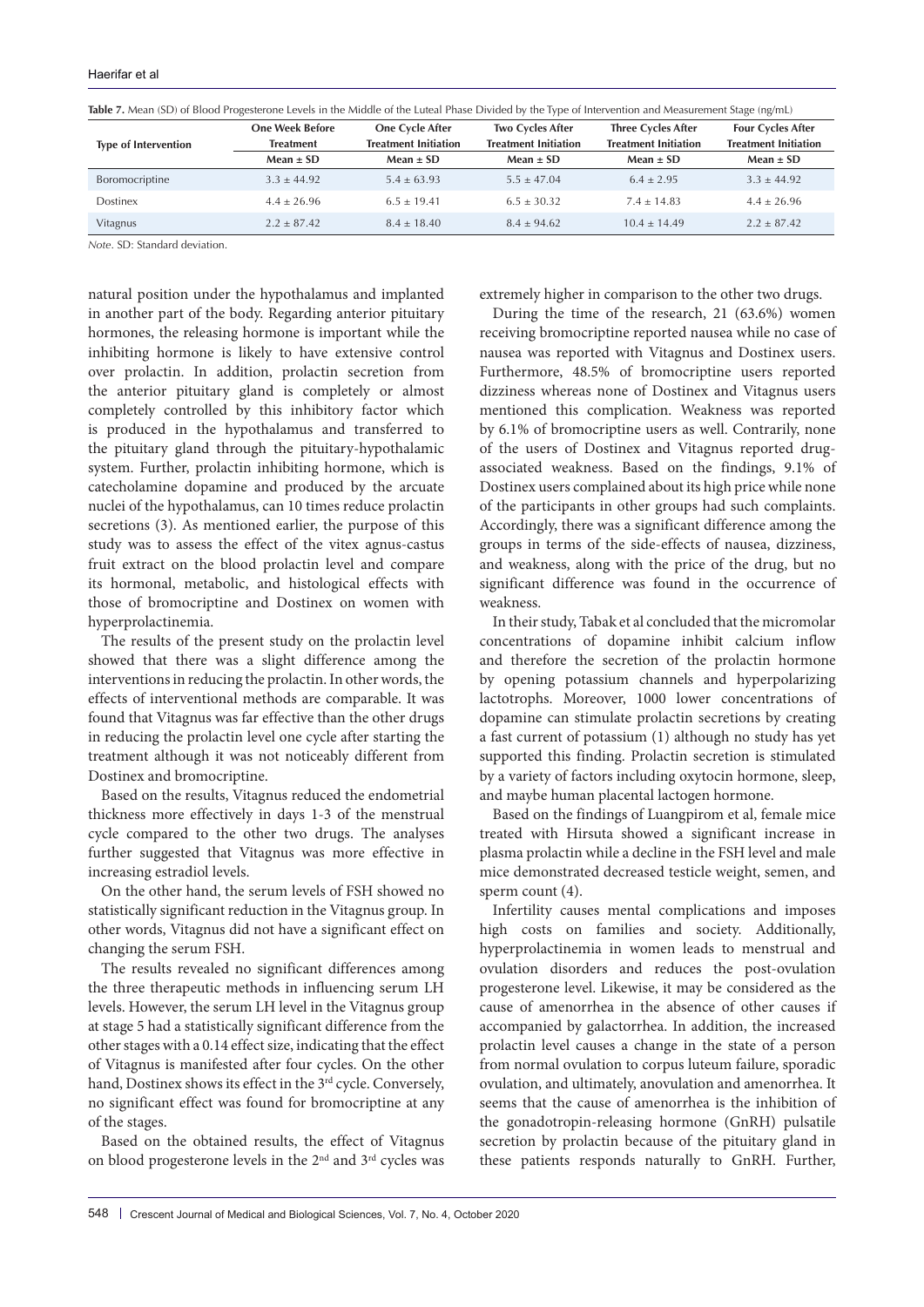this inhibition might be due to an increase in opioids. Nonetheless, any therapy that decreases the blood prolactin level (i.e., the removal of the prolactin-secreting tumor or the suppression of prolactin secretion) resumes ovarian activity and menstrual function (3,7). The serum prolactin level in normal men and women (i.e., nonpregnant and non-lactating) is 10 ng/dL at most, and clinical manifestations appear if it goes beyond 20 ng/ dL. However, levels <100 ng/dL mostly have non-tumoral origins (8).

Drug-associated hyperprolactinemia (e.g., dopamine antagonists used for treating schizophrenia) may improve after stopping the drug, and if this is not an option, alternative treatment may be used for sex steroid hormones. The first-line treatment is the one with dopamine agonists. These drugs decrease the prolactin secretion and the size of the tumors. Bromocriptine and cabergoline (Dostinex) are among dopamine agonists that are usually used for treating hyperprolactinemia (8).

In their study, Samuel et al attempted to treat women with a combination of herbal extracts and reported a dosage-dependent reduction in the prolactin level while an increase in the levels of FSH, LH, and estrogen (6). The results of the present study also showed that Vitagnus slightly increased LH, progesterone, and estradiol, which is consistent with the findings of Shahnazi et al (9).

In 1986, American and Canadian researchers introduced vitex agnus-castus as a herbal compound to balance female hormones and improve menstrual and menopausal disorders (10). Vitex agnus-castus fruit extracts are used to produce different drugs in the form of drops, tablets, and capsules. Although drops have been more effective, they have a pungent and unpleasant taste that has not been eliminated yet. In 1995, this drug was developed in Iran under the name of Vitagnus as oral drops, and because of its unpleasant taste, it has been produced in the form of tablets and pills since 1997 with similar effects as oral drops. It should be noted that this drug has a delayed effect and is mostly ineffective in the first cycle. Moreover, the effects appear after one cycle or two cycles and maximize after 4-6 cycles (10). On the other hand, side-effects are rare and include rush, digestive disorders, headache, itching, and increased menstrual bleeding (11). The finding of the present study also supports Artz's findings with the effects of Vitagnus on various parameters appearing from the 3rd and 5th cycles (10).

Vitex agnus-castus has dopaminergic effects, and its important compounds, especially the essential oil, influence the hypothalamic-pituitary axis and lead to the reduced release of FSH and LH secretions, and consequently, increase the progesterone level (12,13). The results of the present study also demonstrated that Vitagnus increased progesterone and estradiol levels while it reduced the FSH level and made a small change in the LH level, which is in agreement with the findings of Shahnazi et al (9).

Different studies approved the effect of Vitagnus through balancing female hormones. For instance, Milewicz et al evaluated 52 women with hyperprolactinemia and found that this drug can revert the prolactin to its normal level. This effect also was proven in mice, suggesting that vitex agnus-castus inhibits the release of prolactin from pituitary cells probably because of the connection to dopamine receptors, and this effect is dosage-dependent (14). In another study, Ye et al reported that casticin with its anti-hyperprolactinemia activity is a flavonoid separated from vitex rotundifolia with a clear molecular mechanism (15). Its special chemical element, which is responsible for the clinical effects, is still unknown. Similarly, Hu et al found that flavonoids such as casticin in vitex rotundifolia are responsible for its effects. Casticin is a powerful painkiller and it seems to be an active element of Fructus Viticis, along with its anti-hyperprolactinemia effects (16). Additionally, this plant may be useful for hyperprolactinemia treatment (14). In addition, the in vitro examinations of animal specimens showed that high doses of vitex agnus-castus significantly reduced the amount of the produced milk while the findings of another study on animals indicated an increased amount of milk and breast size (17). In the first human studies, treatment with vitex agnus-castus resulted in an 80% increase in milk production and the amount of milk rose significantly following a 20-day treatment period (18). However, vitex agnus-castus extract can be used for the mild cases of hyperprolactinemia (19,20), and it has a long history in treating menstrual disorders, mastalgia, and premenstrual syndrome (PMS). Some in vitro studies regarding treating hyperprolactinemia found that vitex agnus-castus inhibits the prolactin secretion by connecting to dopamine receptors (19,21). It also has been shown to inhibit prolactin secretions in rats (22). In another study on women with latent hyperprolactinemia, vitex agnuscastus led to a significant reduction in the prolactin level and PMS symptoms, corrected luteal phase defects, and progesterone production (14). Likewise, Hamid et al reported that the extract of vitex agnus-castus was more effective than vitamin E in alleviating the anxiety of breast pain (23).

Given that pain and the increased prolactin level are the most common symptoms of PMS, Hu et al considered their impact on these symptoms as a criterion for anti-PMS effects and concluded that the casticin in vitex agnuscastus reduced the abnormal levels of serum prolactin by 50% and thus reported it as the most active element of vitex agnus-castus (16).

# **Conclusions**

In general, the findings of this study confirmed that Vitagnus significantly reduced the prolactin level similar to bromocriptine and Dostinex.

Some recent studies reported a significant rise in progesterone and estrogen levels resulting from vitex